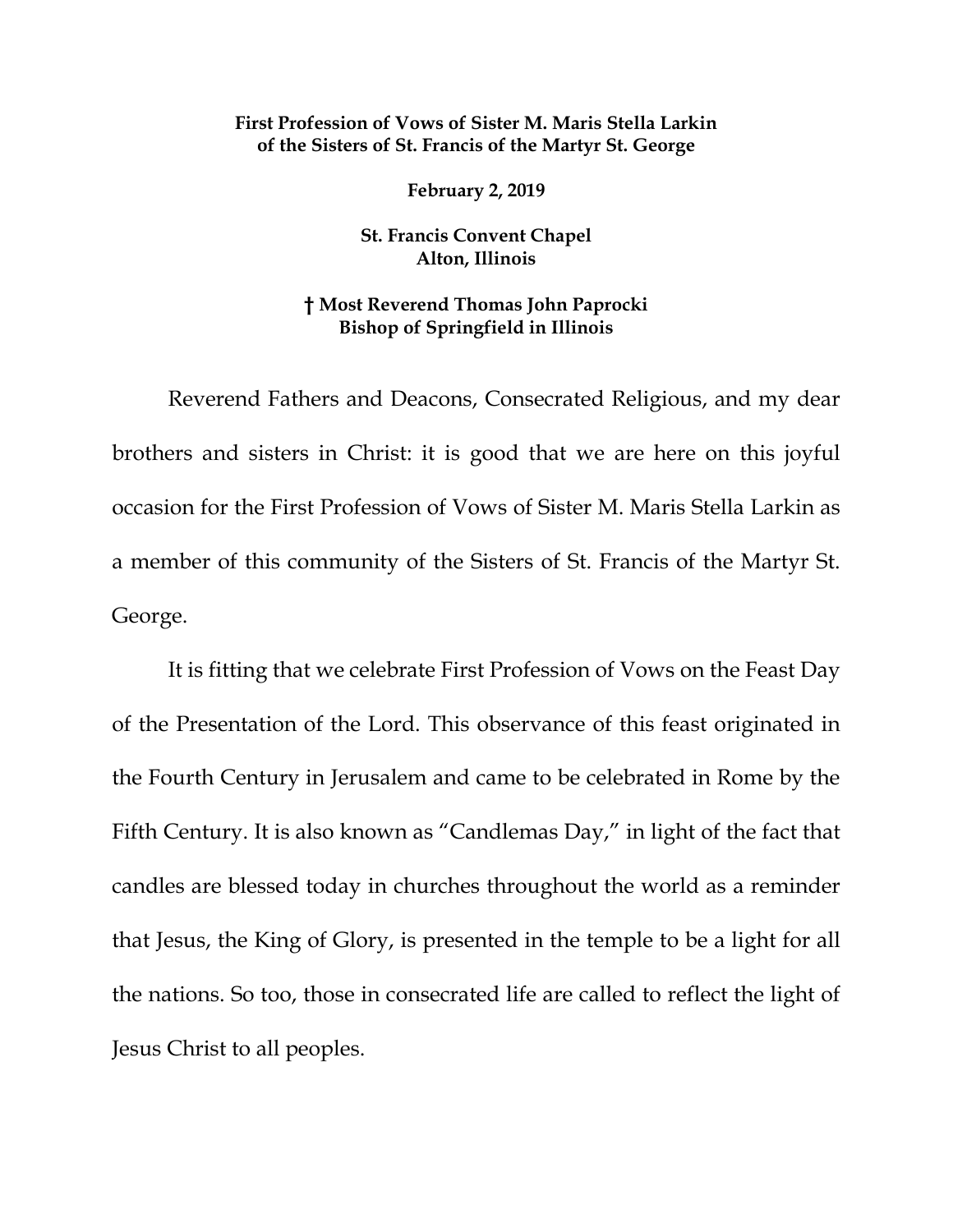This day is also observed as World Day for Consecrated Life. As declared by Pope Saint John Paul the Great in 1997, its purpose is "to help the entire Church to esteem ever more greatly the witness of those persons who have chosen to follow Christ by means of the practice of the evangelical counsels" of poverty, chastity and obedience, as well as "to be a suitable occasion for consecrated persons to renew their commitment and rekindle the fervor which should inspire their offering of themselves to the Lord."[1](#page-2-0)

Given his episcopal and pontifical motto, *Totus Tuus*, by which he pledged himself to the Blessed Mother to be "Totally Yours," Pope Saint John Paul the Great quite naturally entrusted to the maternal protection of Mary the institution of this World Day for Consecrated Life, praying that "the Virgin Mary, who had the sublime privilege of presenting to the Father His only begotten Son, Jesus Christ, as a pure and holy oblation, obtain for us that we may constantly be open and welcoming in face of the great works which He does not cease to accomplish for the good of the Church and of all of humanity."[2](#page-2-1)

It is often said that Mary is the model Christian because she shows us how to respond to the gifts offered by her Son, Jesus. We should look to Mary, therefore, to imitate her example of how to be a good disciple—a true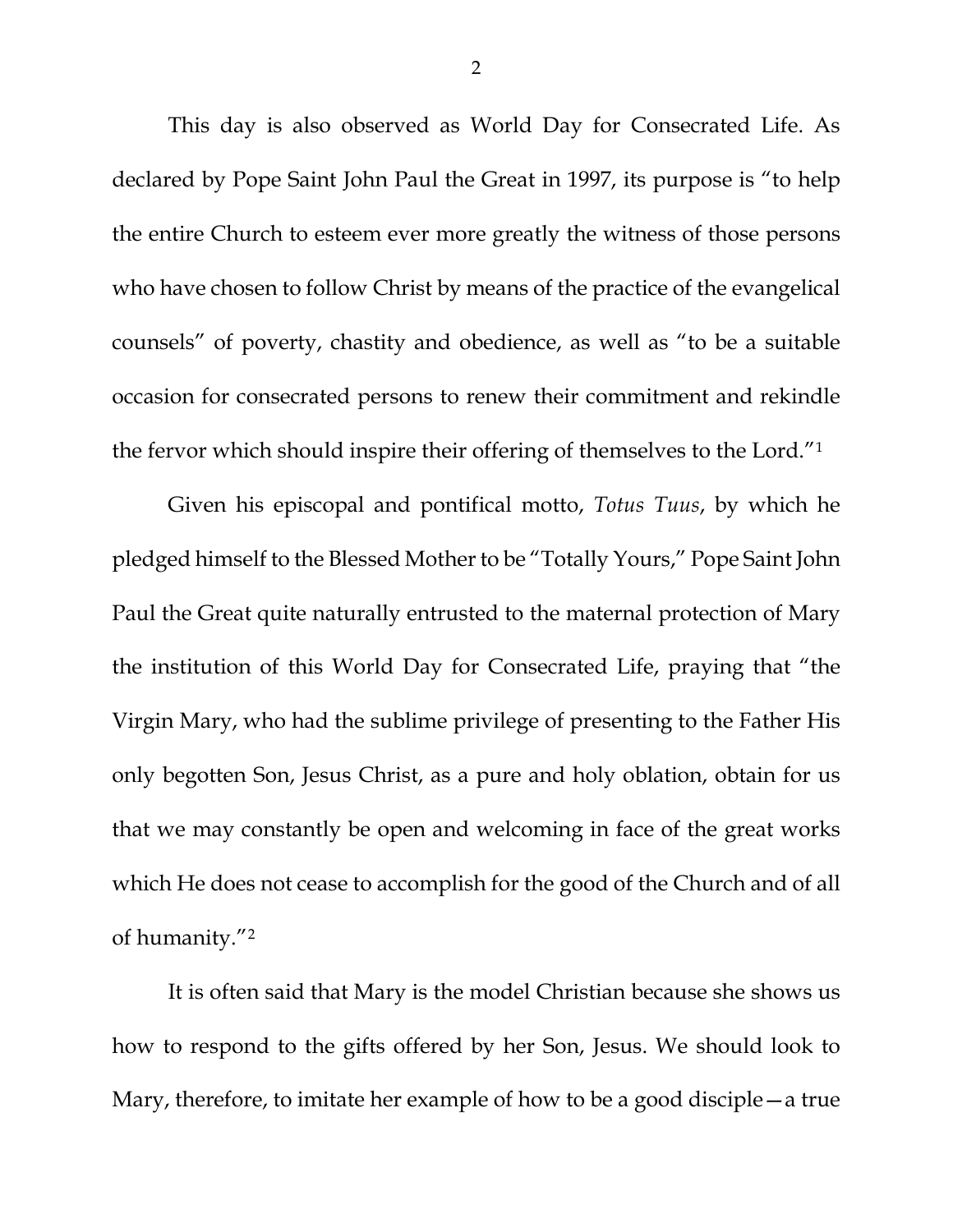follower of Christ. Mary is the great example of how we are to respond to God.

Mary always responded by turning to God in prayer. At the wedding feast in Cana, she prayed by asking Jesus to help the wedding party when they ran out of wine, which, of course, He did.

Mary always responded with trust and faith. As her cousin Elizabeth said of Mary, she believed that what God had spoken to her would be fulfilled!

Mary always responded by doing what she could. She went looking for Jesus when he had disappeared as a twelve-year old boy, instead of sitting helplessly and worrying, and she found Him in the Temple.

Mary responded as part of the community of the Church. She accepted an important place in the community with John at the foot of the cross. After the crucifixion, she was with the disciples in the Upper Room where they had eaten the Last Supper with Jesus.

<span id="page-2-1"></span><span id="page-2-0"></span>In a sense, it may be said that every feast day of Mary is also a reminder of how God works in all of our lives.

3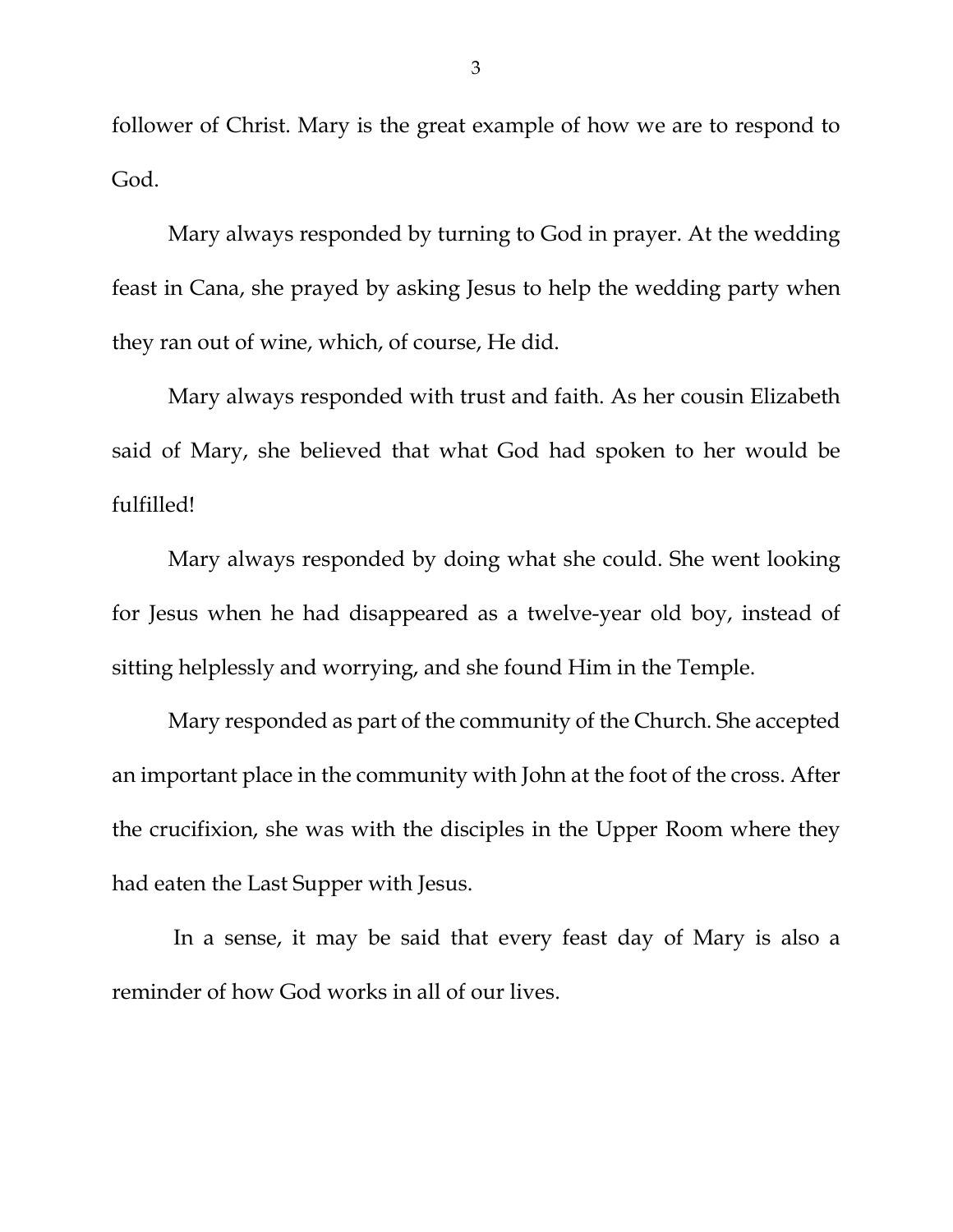In the Immaculate Conception, we learn, as Mary did, that God will never ask us to do anything without having prepared us to be able to say "yes.'

In the Annunciation, we learn, as Mary did, that God will also respect our free will. As St. Francis of Assisi wrote, "God begged flesh from the Blessed Mother in order to become one of us." She could have said "no" to God, but Mary said "yes" and opened the doors of our salvation.

At the Nativity of Our Lord, we learn, as Mary did, that God will always be with us, no matter how dire the circumstances.

Finally, in her Assumption, we learn, as Mary did, that our destiny, our true home, is with God in heaven.

Ultimately, our response to the gift of God's grace is the response of faith. It may rightfully be said that any profession of vows makes sense only insofar as the profession of vows relates to the profession of faith. So to understand more fully why anyone would profess to live in poverty, observe physical and spiritual chastity, and pledge obedience to a religious superior, it is good to review our profession of faith: as Catholics, what do we believe?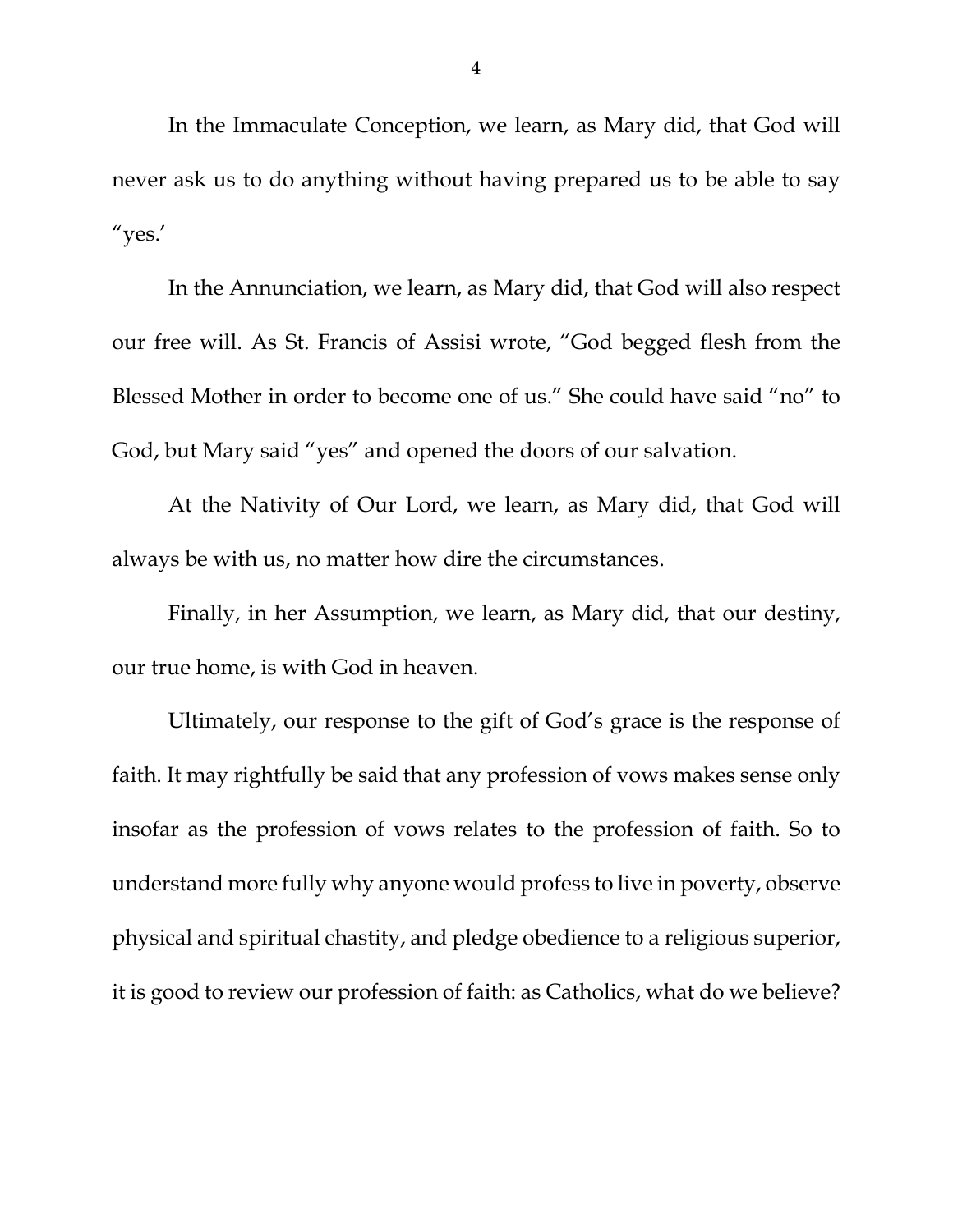The profession of faith starts with the expression of our belief in the Holy Trinity: Father, Son and Holy Spirit. This is how we were baptized: one God, but three persons, united in relationship to each other in a divine community of love:

We believe in God the Father, creator of heaven and earth.

We believe in God the Son. Jesus is our Lord, born of the Virgin Mary, crucified, died, buried, rose from the dead, now seated at the right hand of the Father.

We believe in the God the Holy Spirit, the giver of life, who came upon the apostles at Pentecost and was given to you sacramentally when you were baptized and again at your Confirmation. St. Augustine described the Holy Spirit as the "bond of love" and "communion" between Father and Son. St. Gregory of Nyssa wrote that every divine action "has its origin in the Father, passes through the Son, and is brought to completion by the Holy Spirit." God does not live or act in solitude.

We believe that the Church is holy and catholic, that is, it contains the fullness of the truth and extends to everyone throughout the world: we share in the divine community of love.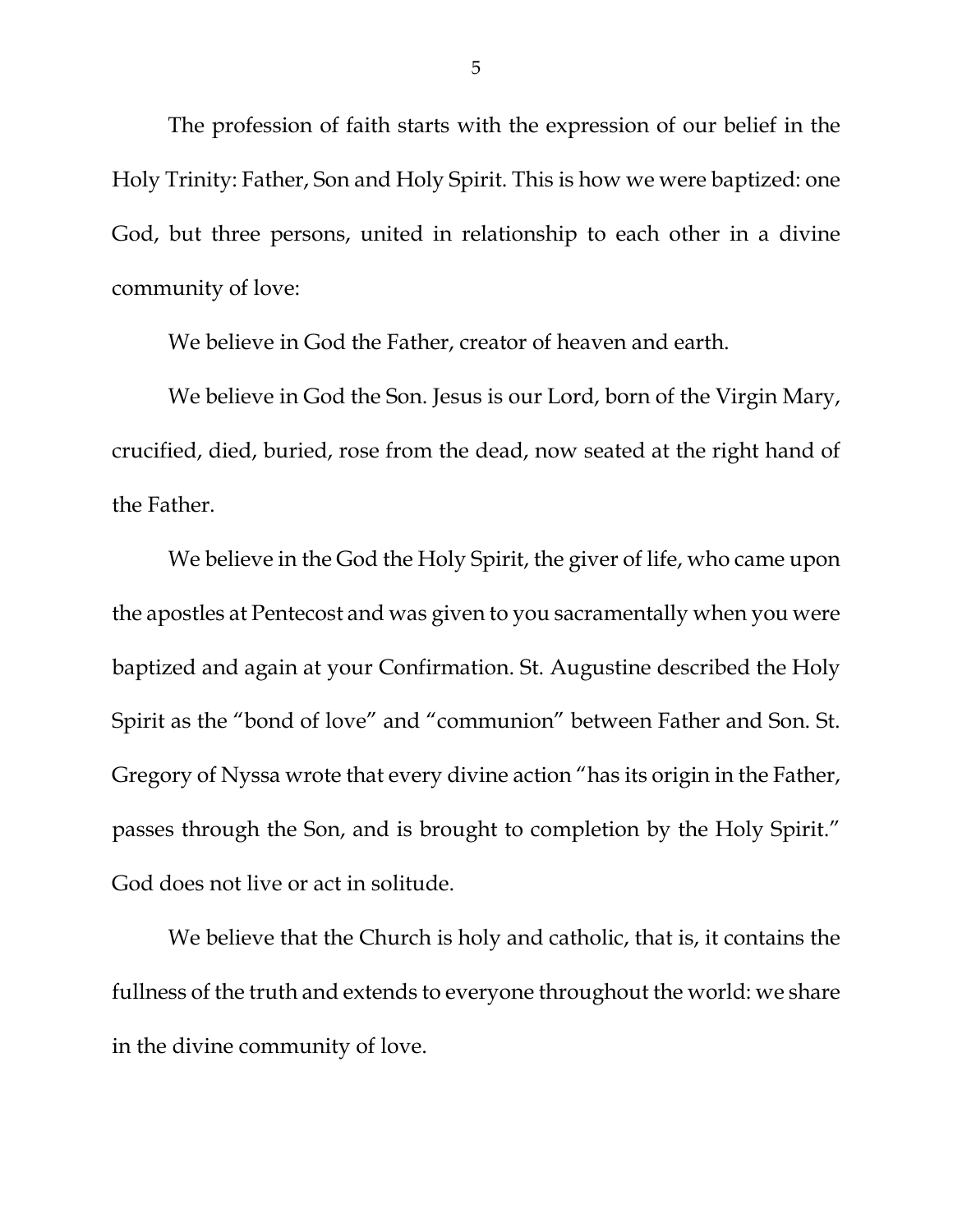We believe in the communion of saints. We are all called to be saints in the holiness of our lives here on earth so that we can be saints for all eternity in heaven.

We believe in the forgiveness of sins, made possible by our Lord's suffering and death as a gift freely bestowed upon us. In response to this gift, we are asked to repent our sins and live as Christ taught us to live.

We believe in the resurrection of the body and life everlasting. This refers to all of us, not just Jesus. When we die, we will not exist for all eternity simply as spirits. We believe that Christ will come again and raise up our mortal bodies to be glorified form like His for all eternity.

This creed, this statement of our beliefs as Christians, has been put into song by a Christian band called the Newsboys. The title of the song, appropriately enough, is simply, "We believe," and it goes like this:

> In this time of desperation When all we know is doubt and fear There is only one foundation We believe, we believe [Refrain:]